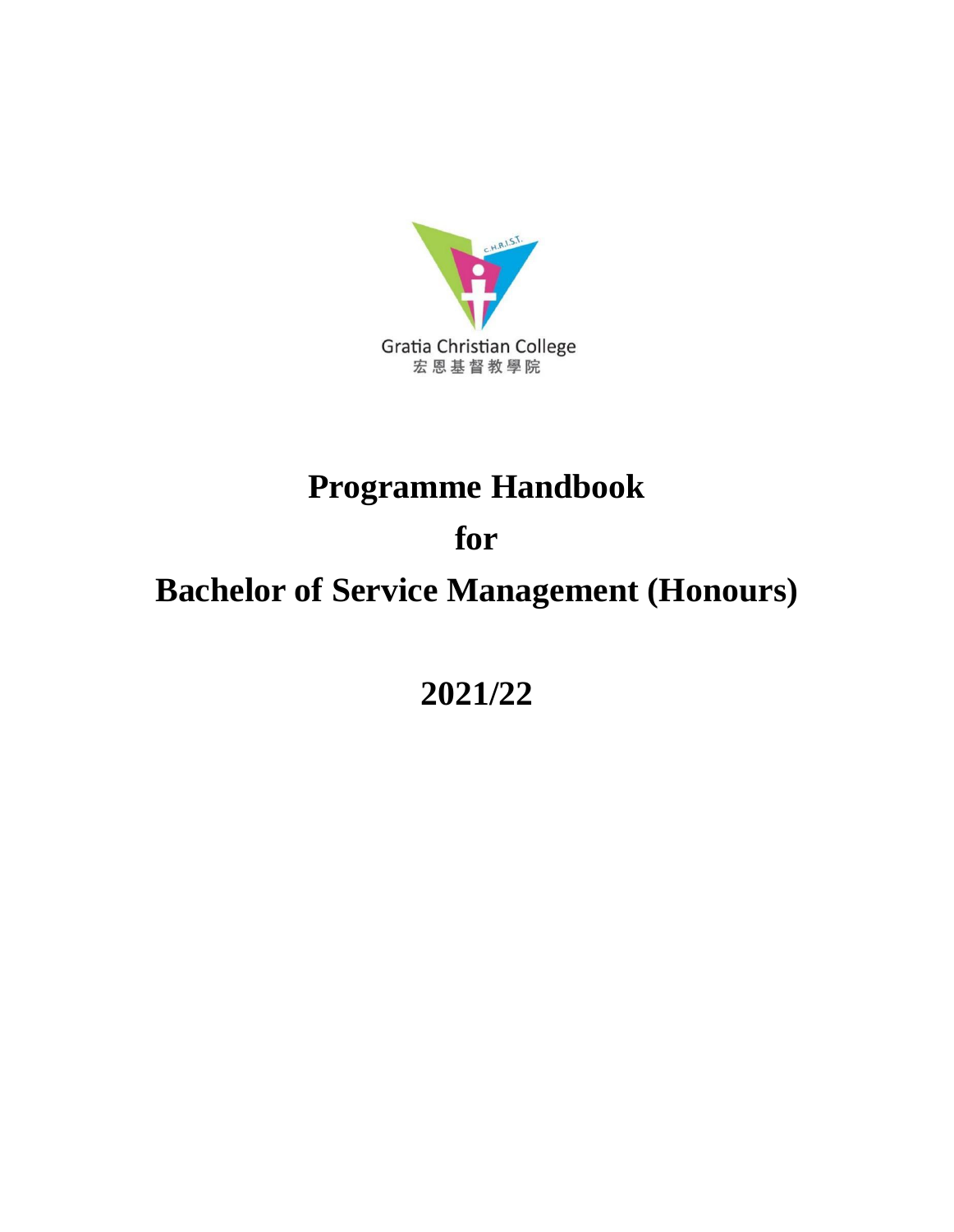# Content

| <b>Section 8</b>  |  |
|-------------------|--|
| <b>Section 9</b>  |  |
| <b>Section 10</b> |  |
| <b>Section 11</b> |  |
| <b>Section 12</b> |  |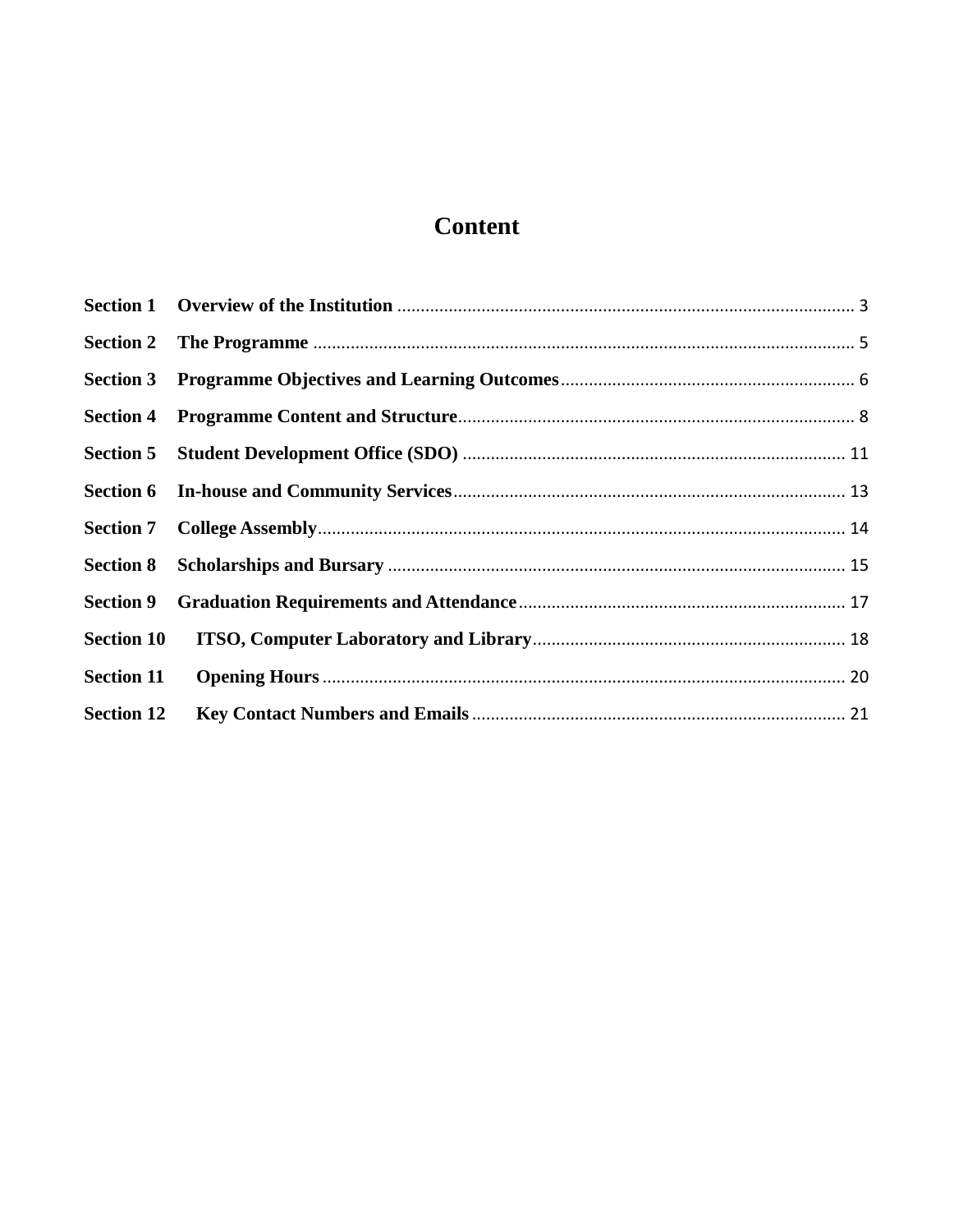## <span id="page-2-0"></span>**Section 1 Overview of the Institution**

#### **1.1 Overview of Gratia Christian College**

- 1.1.1 The Bachelor of Service Management (Honours) (BSM (Hons)) Programme is offered by Gratia Christian College (GCC) (宏恩基督教學院) at 5 Wai Chi Street, Shek Kip Mei, Kowloon, Hong Kong (香港九龍石硤尾偉智街 5 號).
- 1.1.2 The legal entity of GCC, Gratia Christian College Limited, was registered under Companies Ordinance CAP 32 on 20 December 2013. GCC was granted the degree-awarding status for registration under the Post-secondary Colleges Ordinance and Regulations (CAP 320) as a private, independent, and non-profit-making Christian post-secondary college on 13 July 2015. The ultimate goal of the College is to become a private and independent Christian university in the future.

#### **1.2 Vision, Mission and Values**

- 1.2.1 The Vision of GCC is "To be a private independent Christian university that excels in liberal arts and professional education for developing servant leaders to serve the Chinese and global communities with competence and Christian love."
- 1.2.2 The Mission of GCC is to:
	- a) Inspire students to develop academically and spiritually, discover complementation between knowledge and faith, think critically with clarity, act professionally with integrity, and work in teams effectively with humility.
	- b) Provide professional development and life-long learning programmes for staff in partnership with educational, commercial, and religious organizations.
	- c) Engage the Church in inter-faith and inter-cultural dialogues for developing Christian approaches to current and future issues facing the Chinese and global communities.
- 1.2.3 GCC nurtures its students based on the "CHRIST" values:

| $\epsilon$                                                |  |  | TI) |
|-----------------------------------------------------------|--|--|-----|
| COMMITMENT HUMILITY RESILIENCE INTEGRITY SERVICE TEAMWORK |  |  |     |

#### **1.3 Desired Characteristics of GCC Graduates**

- 1.3.1 It is desired that graduates of GCC:
	- a) be knowledgeable and professional;
	- b) learn independently and think critically;
	- c) strive for innovation;
	- d) integrate the "CHRIST" values and faith in whole person development;
	- e) develop self-confidence, social and interpersonal skills;
	- f) be a valuable citizen of society with global perspectives; and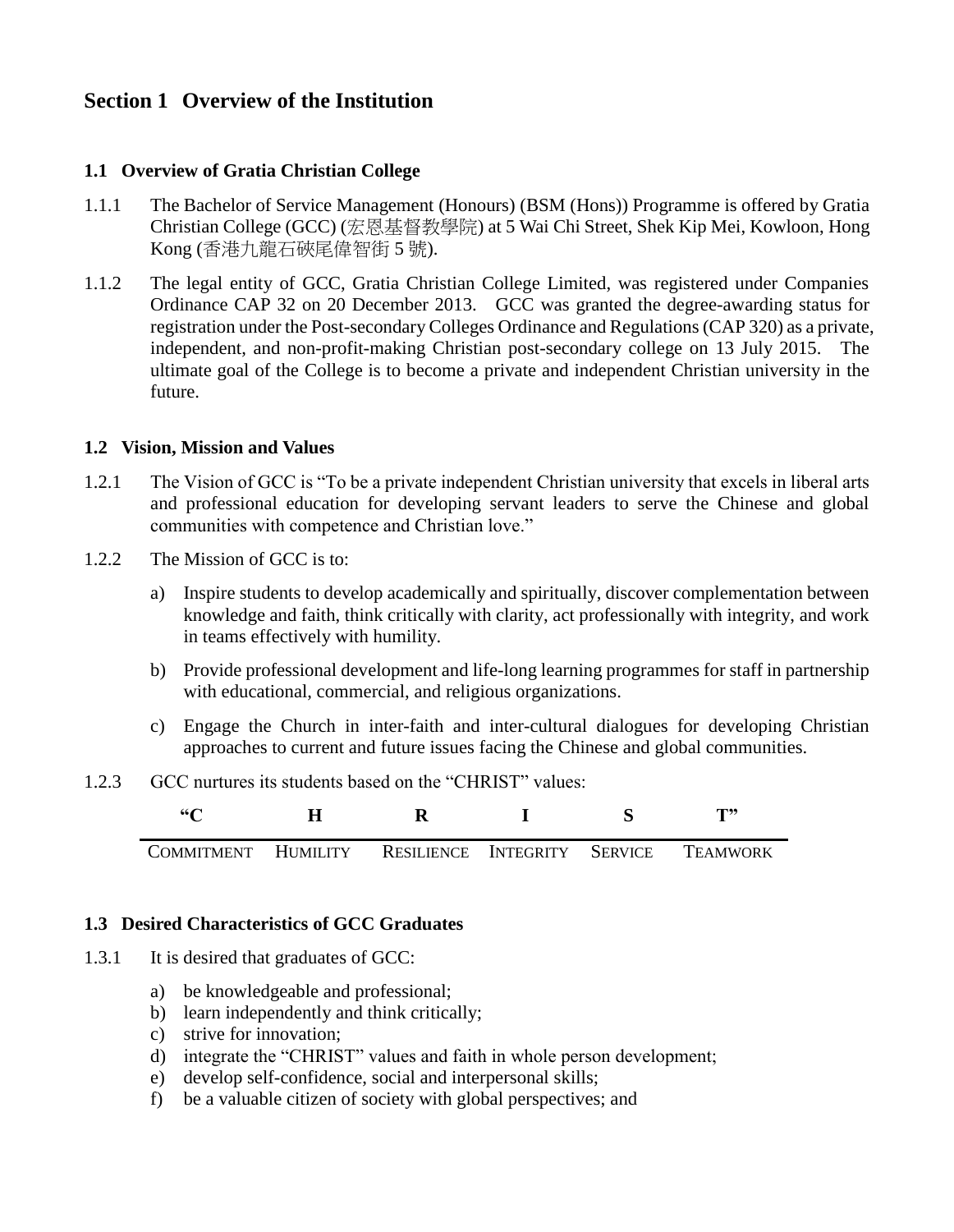g) apply the principles of servant leadership in life.

#### **1.4 Servant Leadership**

1.4.1 The concept of servant leadership is a core element found in GCC's vision. It is one of the graduates' desired characteristics so it is written as a programme objective for all the programmes at GCC. It is also a dominating feature of both the formal curriculum and co-curricular activities.

#### 1.4.2 Adapted from "The Servant as Leader"<sup>1</sup>:

"The servant-leader is servant first… It begins with the natural feeling that one wants to serve, to serve first. Then conscious choice brings one to aspire to lead. That person is sharply different from one who is leader first…The best test, and the most difficult to administer, is this: Do those served grow as persons? Do they, while being served, become healthier, wiser, freer, more autonomous, more likely themselves to become servants? And, what is the effect on the least privileged in society? Will they benefit or at least not be further deprived?"

#### **1.5 Programmes on offer**

**.** 

1.5.1 GCC offers four bachelor's degree, four higher diploma and one diploma programmes. They are shown in the following table:

| Year of Launch | Programme                                                                                                                                                                 |
|----------------|---------------------------------------------------------------------------------------------------------------------------------------------------------------------------|
| 2015           | Bachelor of Business Administration (Honours) in Service Marketing and<br>Management<br>Renamed as "Bachelor of Service Management (Honours)" with effect from<br>2020/21 |
|                | Bachelor of Psychology (Honours)                                                                                                                                          |
|                | Bachelor of Social Work (Honours)                                                                                                                                         |
| 2017           | Higher Diploma in Early Childhood Education                                                                                                                               |
|                | Diploma in Pre-University Studies                                                                                                                                         |
|                | Higher Diploma in Transformative Business Management                                                                                                                      |
| 2019           | Higher Diploma in Psychology and Counselling                                                                                                                              |
|                | Higher Diploma in Christian Ministry                                                                                                                                      |
| 2021           | Bachelor of Christian Ministry (Honours)                                                                                                                                  |

<sup>&</sup>lt;sup>1</sup> Greenleaf, R. K. (1991). *The servant as leader*. Indianapolis, IN: The Robert K. Greenleaf Center. [Originally published in 1970, by Robert K. Greenleaf]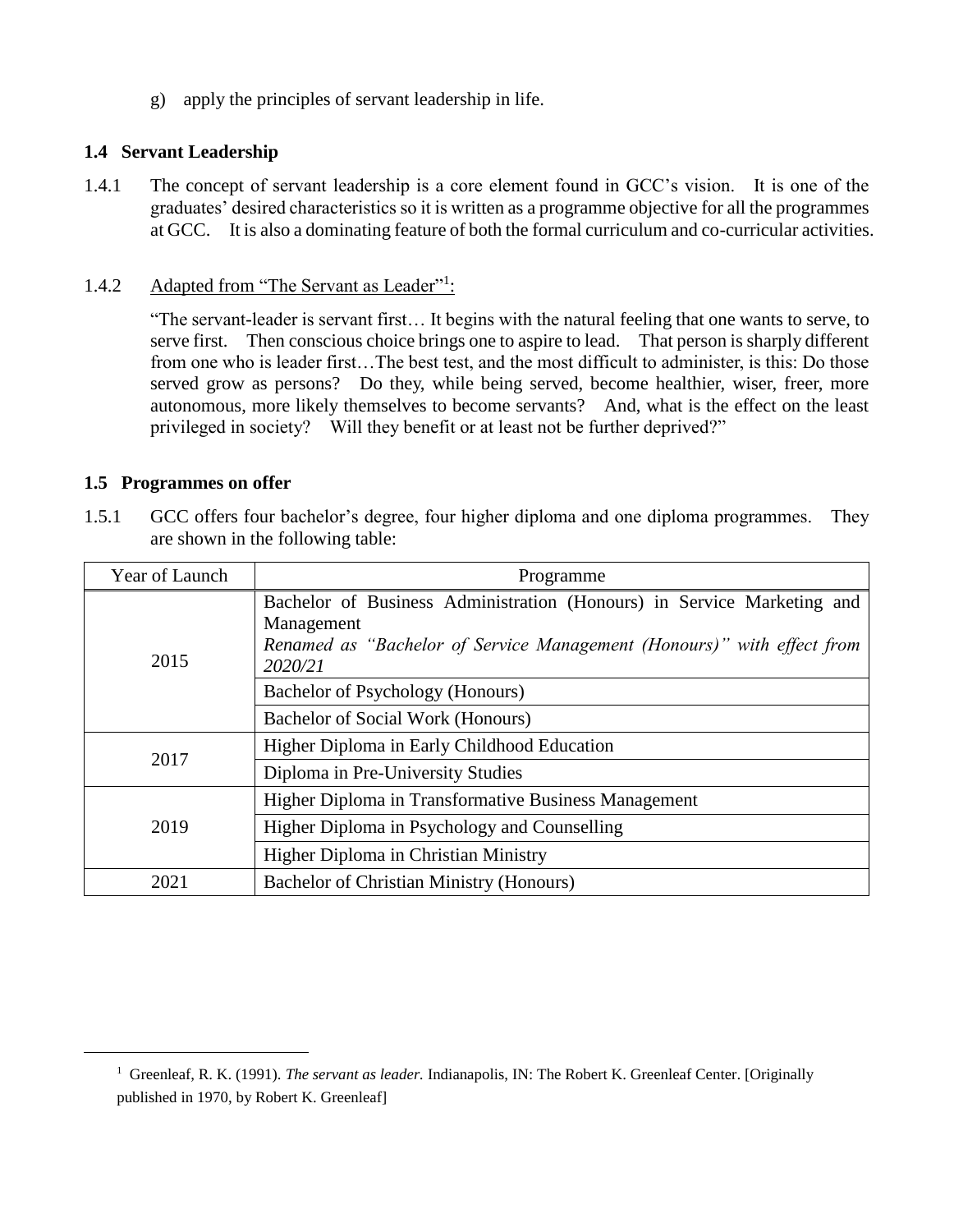## <span id="page-4-0"></span>**Section 2 The Programme**

## **2.1 General Programme Information**

2.1.1 The table below gives a brief introduction of the BSM (Hons) Programme.

### General Information of the BSM (Hons) Programme

| <b>Item</b>                                           | <b>Description</b>                                                                        |
|-------------------------------------------------------|-------------------------------------------------------------------------------------------|
| 1. Programme Title                                    | Bachelor of Service Management (Honours) Programme<br>服務管理榮譽學士課程                          |
| <b>Qualification Title (exit)</b><br>2.<br>award)     | <b>Bachelor of Service Management (Honours)</b><br>服務管理榮譽學士                               |
| 3. Award Granting Body                                | Gratia Christian College<br>宏恩基督教學院                                                       |
| 4. QF Level                                           | 5                                                                                         |
| 5. QR Registration No.                                | 20/000337/L5                                                                              |
| <b>OF Credits</b><br>6.                               | 529                                                                                       |
| 7. Mode of Study                                      | Full-time                                                                                 |
| 8. Programme Length                                   | Minimum 4 years; maximum 6 years                                                          |
| 9. Total Number of credits<br>Required for Exit Award | 126                                                                                       |
| 10. Curriculum (credit<br>distribution)               | (i) $33\%$ (42/126) General Education courses<br>(ii) $67\%$ (84/126) Specialized courses |
| 11. Medium of Instruction                             | English, unless otherwise required by specific courses                                    |
| 12. Host Department                                   | School of Business with the support of the other Schools                                  |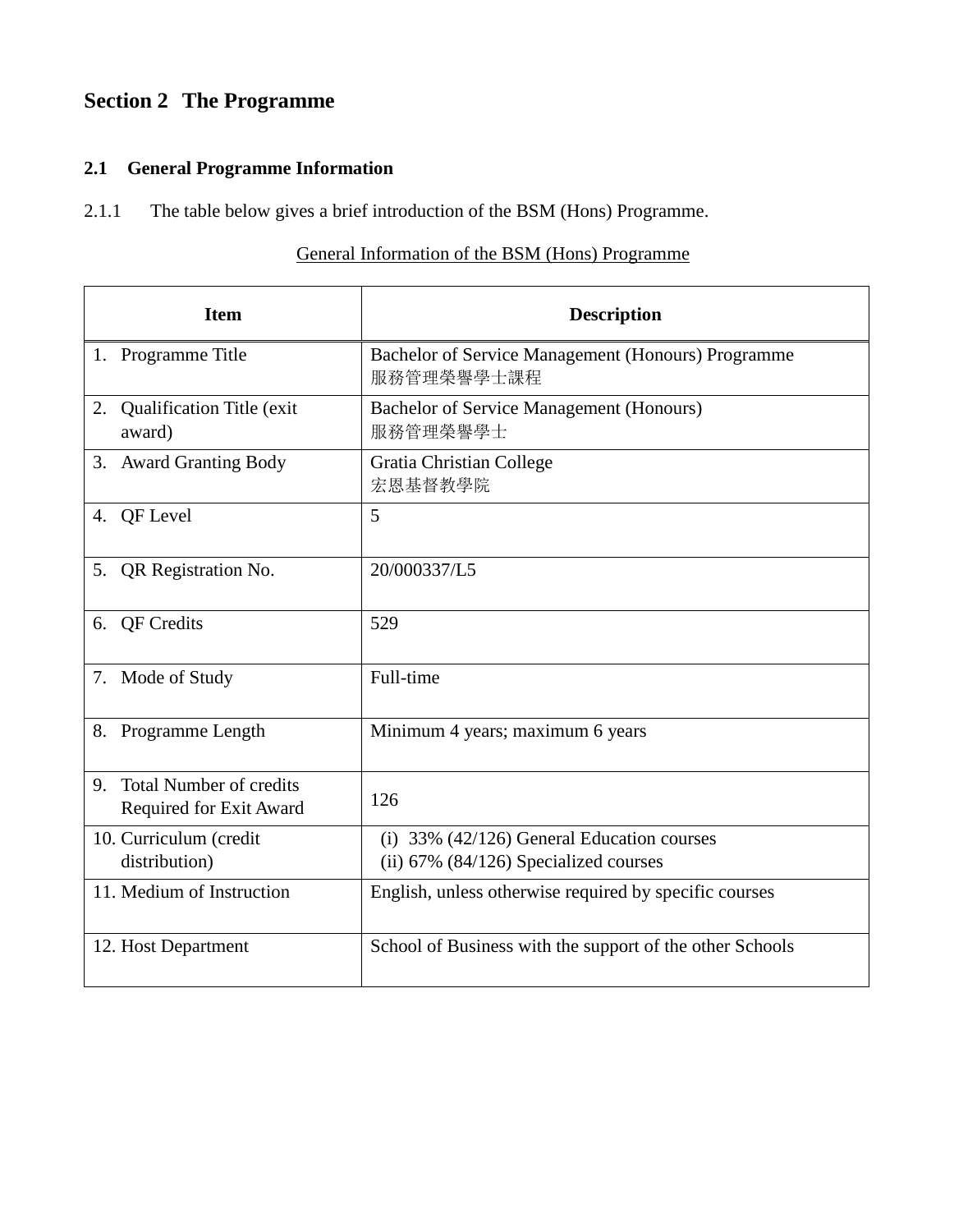## <span id="page-5-0"></span>**Section 3 Programme Objectives and Learning Outcomes**

#### **3.1 Programme Objectives**

- 3.1.1 The BSM (Hons) Programme is designed to train and educate students who will shape the future of Hong Kong's business organizations and NGOs. Programme objectives of the BSM (Hons) Programme are as follows:
	- a) Students are inspired to develop academically and spiritually, discover complementation between knowledge and faith, think critically with clarity, act professionally with integrity, and work in teams effectively with humility.
	- b) They are nurtured to be servant leaders to exemplify the "CHRIST" values in the service industry and business sector.
	- c) They are equipped with the most updated theories, knowledge and skills to be competent professionals in their working environment.
	- d) Through integrating the knowledge and skills gained and the servant leadership developed from this Programme, graduates are committed to making significant contributions to the service industry in Hong Kong.

#### **3.2 Programme Intended Learning Outcomes (PILOs)**

3.2.1 The programme intended learning outcomes of the BBA (SMM) (Hons) Programme are classified into two aspects, "To do" and "To be". The former focuses on instruction of knowledge and skills while the latter focuses on developing the character of students. The PILOs are: (To do)

Graduates will be able to:

- a) establish a solid foundation of theoretical knowledge of Marketing and Management and to generate ideas through application of the knowledge and analysis of abstract information and concepts;
- b) apply a wide range of knowledge and specialized technical, creative and conceptual skills to solve business problems and perform tasks in the service industry or business sector;
- c) communicate effectively through writing, presentation or discussion in English and Chinese tasks in the service industry or business environment;
- d) use information technology effectively for acquiring, learning, communicating and handling business related issues;
- e) critically synthesize, analyze and evaluate data, information, issues, ideas and concepts; and
- f) be adequately prepared to pursue postgraduate training or chosen careers that require Service Marketing and Management knowledge.

#### (To be)

Graduates of the programme will become:

a) knowledgeable persons who integrate the "CHRIST" values and faith in the working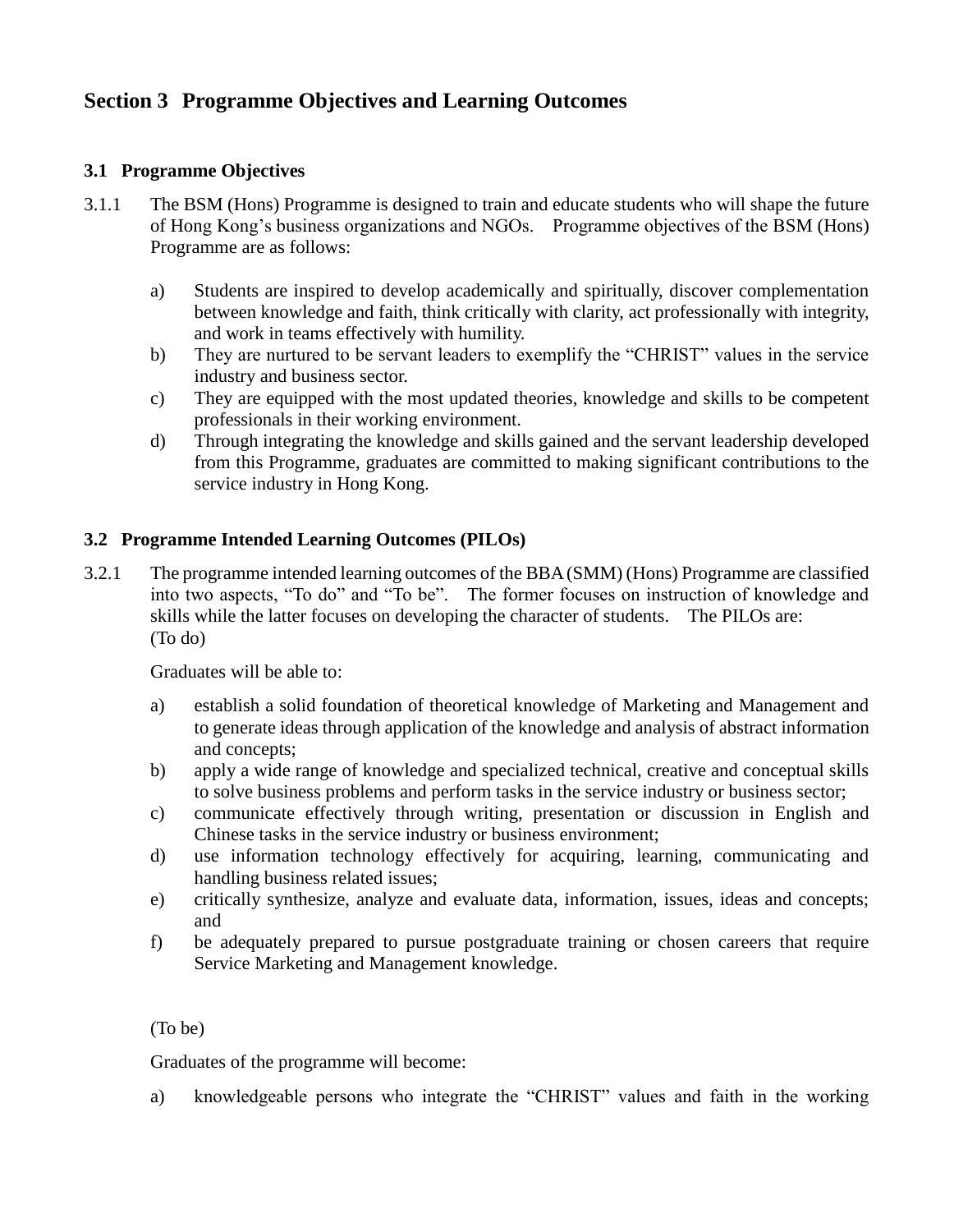environment;

- b) valuable citizens of society who have a good understanding of the world, of the communities and cultures in which they may live or work, and of current global issues of importance;
- c) competent professionals who take up careers in the service industry or business sector with good social, communication and interpersonal skills;
- d) problem-solvers who have a broad base of general knowledge and solve problems with creativity and innovation;
- e) life-long learners who have the expertise and skills in gaining knowledge related to and beyond their profession; and
- f) servant leaders who apply the principles of servant leadership to contribute to the wellbeing of the world with Christian love.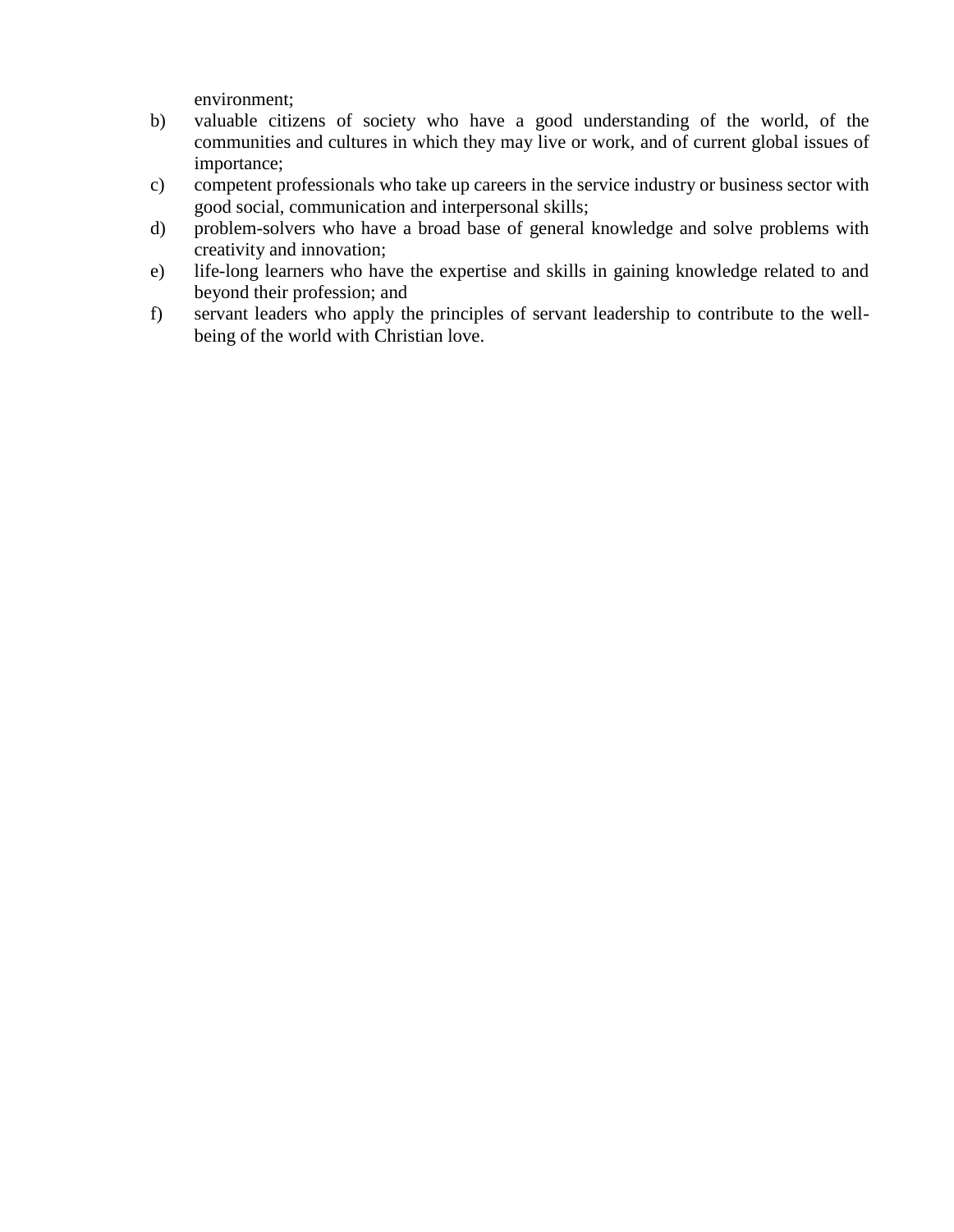## <span id="page-7-0"></span>**Section 4 Programme Content and Structure**



#### **Credit Distribution of the Five Components in the BSM (Hons) Programme**

#### **Foundation Courses (21 credits)**

| <b>Course Code</b> | <b>Course Title</b>           | <b>Credits</b> | <b>QF</b> Level |
|--------------------|-------------------------------|----------------|-----------------|
| MM2201             | Microeconomics                |                |                 |
| MM2202             | Macroeconomics                |                |                 |
| MM2205             | Law for Hong Kong Business    |                |                 |
| MM2207             | Principles of Marketing       |                |                 |
| MM2210             | <b>Organization Behaviour</b> |                |                 |
| MM2213             | Principles of Management      |                |                 |
| <b>EN1004</b>      | <b>English for Business</b>   |                |                 |
|                    | <b>Total</b>                  |                |                 |

#### **Major Required Courses (42 credits)**

| <b>Course Code</b> | <b>Course Title</b>                   | <b>Credits</b> | <b>QF</b> Level |
|--------------------|---------------------------------------|----------------|-----------------|
| MM2206             | Principles of Finance                 |                |                 |
| <b>MM2208</b>      | <b>Management Information System</b>  |                |                 |
| MM2209             | <b>Operations Management</b>          | 3              |                 |
| MM2215             | <b>Quantitative Decision Making</b>   |                |                 |
| MM3302             | <b>Consumer Behaviour</b>             |                |                 |
| MM3303             | Service Management                    | 3              |                 |
| MM3304             | <b>Strategic Marketing</b>            | 3              |                 |
| MM3305             | <b>Services Marketing</b>             |                |                 |
| MM3306             | Service Process Design and Management | 3              |                 |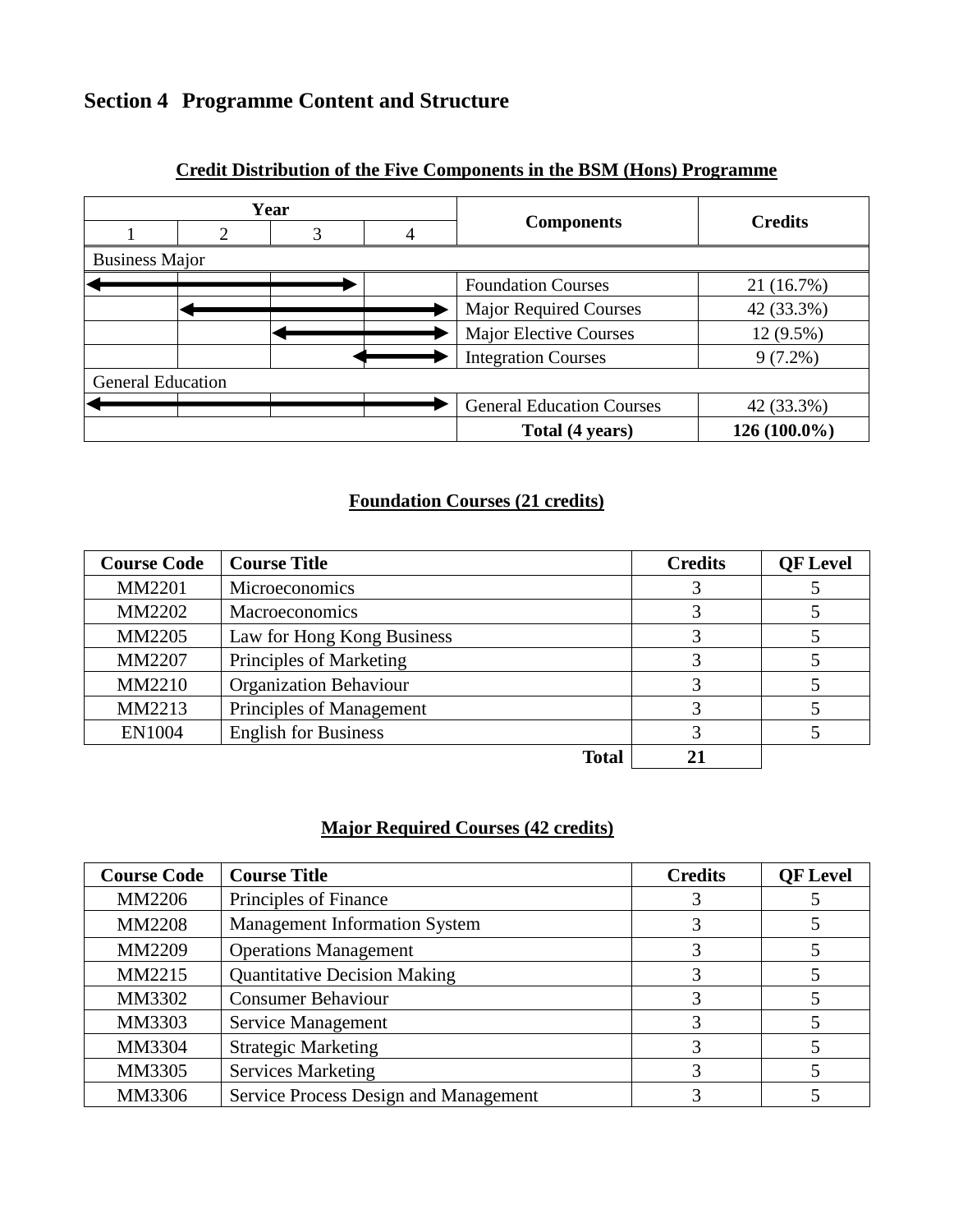| MM3312 | Administration in Human Service Organizations |    |  |
|--------|-----------------------------------------------|----|--|
| MM3313 | Financial Accounting I                        |    |  |
| MM3315 | Cost and Management Accounting I              |    |  |
| MM4407 | <b>Project Management</b>                     |    |  |
| MM4409 | <b>Service Quality Management</b>             |    |  |
|        | <b>Total</b>                                  | 42 |  |

## **Major Elective Courses (12 credits)**

| <b>Elective</b>          | <b>Course</b><br>Code | <b>Course Title</b>                         | <b>Credits</b> | <b>QF</b> Level |
|--------------------------|-----------------------|---------------------------------------------|----------------|-----------------|
|                          | MM2211                | <b>Corporate Sustainability</b>             | 3              | 5               |
|                          | MM3301                | <b>Marketing Research</b>                   | 3              | 5               |
|                          | MM3307                | <b>Management of Financial Institutions</b> | 3              | 5               |
|                          | MM3308                | <b>Global Financial Markets</b>             | 3              | 5               |
|                          | MM3309                | Health Care Policy and Financing            | 3              | 5               |
|                          | MM3310                | Seminar in Marketing of Health Care and     | 3              | 5               |
| Elective                 |                       | <b>Social Services</b>                      |                |                 |
| $(4 \text{ out of } 13)$ | MM3311                | Social Welfare Policy                       | 3              | 5               |
|                          | MM3314                | <b>Financial Accounting II</b>              | 3              | 5               |
|                          | MM3316                | Cost and Management Accounting II           | 3              | 5               |
|                          | MM4404                | Advertising Management and Integrated       | 3              | 5               |
|                          |                       | <b>Marketing Communications</b>             |                |                 |
|                          | MM4405                | <b>Event Marketing</b>                      | 3              | 5               |
|                          | MM4406                | Data Mining and CRM                         | 3              | 5               |
|                          | <b>MM4408</b>         | Digital Marketing                           | 3              | 5               |
|                          |                       | <b>Total</b>                                | 12             |                 |

## **Integration Courses (9 credits)**

| Required/<br><b>Elective</b> | Course<br>Code | <b>Course Title</b>                                     | <b>Credits</b> | <b>QF</b> Level |
|------------------------------|----------------|---------------------------------------------------------|----------------|-----------------|
| Required                     | MM4401         | <b>Business Honours Project</b>                         |                |                 |
| Elective                     | MM4402         | Service and Management in Practice                      |                |                 |
| $(1 \text{ out of } 2)$      | MM4403         | <b>Corporate Studies</b><br>(Business Case Development) |                |                 |
|                              |                | <b>Total</b>                                            |                |                 |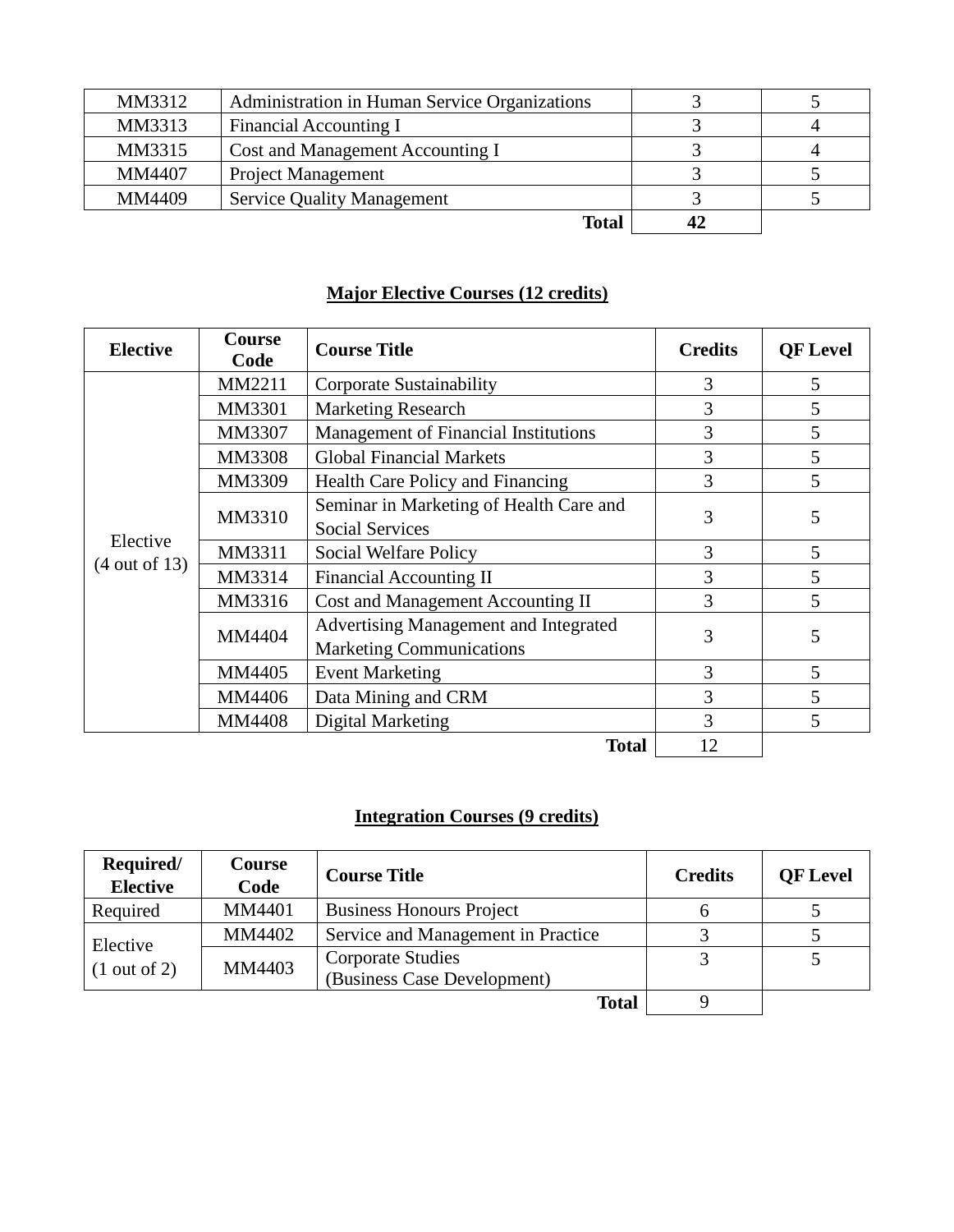## **General Education Courses (45 credits)**

| <b>Study Areas</b> |                               | Required   | Course<br>Code | <b>Course Title</b>                                                | <b>Credits</b> | QF<br><b>Level</b> |
|--------------------|-------------------------------|------------|----------------|--------------------------------------------------------------------|----------------|--------------------|
|                    |                               | $\sqrt{}$  | <b>GEN1401</b> | <b>Lives of Servant Leaders</b>                                    | 3              | $\overline{4}$     |
|                    |                               |            | <b>GEN1402</b> | <b>Holistic Health</b>                                             | 3              | $\overline{4}$     |
|                    |                               |            | <b>GEN1403</b> | The Pursuit of Happiness                                           | 3              | $\overline{4}$     |
|                    | Character and                 |            | <b>GEN1404</b> | Introduction to Art Therapy                                        | 3              | $\overline{4}$     |
|                    | Life Education                |            | <b>GEN1405</b> | <b>Contemporary Ethical Issues</b>                                 | $\overline{3}$ | $\overline{4}$     |
| 1                  |                               | V          | <b>GEN1501</b> | Servant Leadership                                                 | 3              | 5                  |
|                    | $(10 \text{ courses})$        | $\sqrt{}$  | <b>GEN1502</b> | <b>Critical Thinking</b>                                           | 3              | $\overline{5}$     |
|                    |                               |            | <b>GEN1503</b> | <b>Christian Spirituality</b>                                      | 3              | 5                  |
|                    |                               |            | <b>GEN1504</b> | Crisis and Coping for Personal Growth                              | $\overline{3}$ | $\overline{5}$     |
|                    |                               |            | <b>GEN1505</b> | Meaning of Life                                                    | $\overline{3}$ | $\overline{5}$     |
|                    |                               | $\sqrt{2}$ | <b>GEN2401</b> | <b>Chinese for Professionals</b>                                   | 3              | $\overline{4}$     |
|                    |                               | V          | <b>GEN2402</b> | <b>English for Academic Purposes</b>                               | 3              | $\overline{4}$     |
|                    |                               |            | <b>GEN2403</b> | Creative Arts in Daily Life                                        | 3              | $\overline{4}$     |
|                    | Language and<br>Communication |            | <b>GEN2404</b> | Art of Photography                                                 | 3              | $\overline{4}$     |
| $\overline{2}$     |                               |            | <b>GEN2405</b> | <b>Information Literacy</b>                                        | $\overline{3}$ | $\overline{4}$     |
|                    | $(9 \text{ courses})$         | V          | <b>GEN2501</b> | Public Speaking and Presentation                                   | 3              | $\mathfrak{S}$     |
|                    |                               |            | <b>GEN2502</b> | <b>Advanced Chinese</b>                                            | $\overline{3}$ | $\overline{5}$     |
|                    |                               |            | <b>GEN2503</b> | Multimedia Communication                                           | 3              | 5                  |
|                    |                               |            | <b>GEN2504</b> | <b>Empathetic Communication</b>                                    | 3              | 5                  |
|                    |                               | $\sqrt{}$  | <b>GEN3401</b> | <b>Introduction to Psychology</b>                                  | 3              | $\overline{4}$     |
|                    |                               | V          | <b>GEN3402</b> | Introduction to Sociology                                          | 3              | $\overline{4}$     |
|                    |                               | $\sqrt{}$  | <b>GEN3403</b> | <b>Introduction to Statistics</b>                                  | 3              | $\overline{4}$     |
|                    |                               |            | <b>GEN3404</b> | Applications of Innovative<br>Technologies                         | 3              | $\overline{4}$     |
|                    | Culture, Society              |            | <b>GEN3405</b> | Social Issues, Social Welfare and Social<br>Work                   | 3              | 4                  |
|                    | and Technology                |            | <b>GEN3406</b> | Drugs and Behaviour                                                | 3              | $\overline{4}$     |
| 3                  |                               |            | <b>GEN3407</b> | Hong Kong Society                                                  | 3              | $\overline{4}$     |
|                    | $(13 \text{ courses})$        |            | <b>GEN3408</b> | <b>Introduction to Philosophy</b>                                  | 3              | $\overline{4}$     |
|                    |                               |            | <b>GEN3409</b> | <b>Introduction to Religious Studies</b>                           | 3              | $\overline{4}$     |
|                    |                               | V          | <b>GEN3501</b> | <b>Research Methods for Social Sciences</b>                        | 3              | C                  |
|                    |                               |            | <b>GEN3502</b> | <b>Information Management and</b><br>Technology in Society         | 3              | 5                  |
|                    |                               |            | <b>GEN3503</b> | The Future We Want                                                 | 3              | 5                  |
|                    |                               |            | <b>GEN3504</b> | Christianity and Social Concern in a<br><b>Pluralistic Society</b> | 3              | 5                  |

| <b>GE</b> Requirement                                           | <b>Number of Courses</b> | Credits |
|-----------------------------------------------------------------|--------------------------|---------|
| $\sqrt{\ }$ : Required GE course                                |                          |         |
| Free GE elective (4 from the GE course list, or up to 2 courses |                          |         |
| from other majors)                                              |                          |         |
| Total                                                           |                          |         |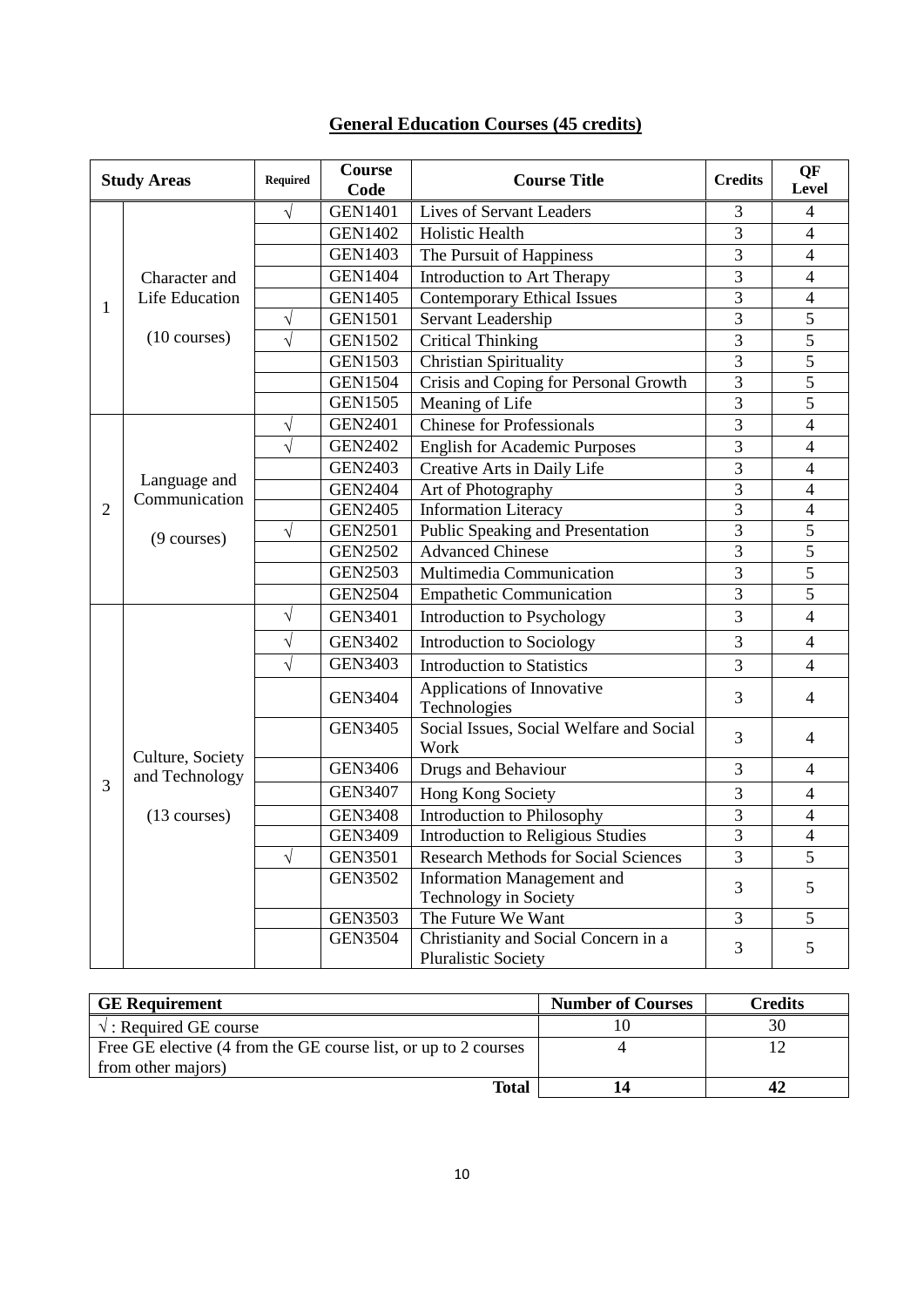#### <span id="page-10-0"></span>**Section 5 Student Development Office (SDO)**

#### **5.1 Student Development Office (SDO)**

- 5.1.1 The SDO aims to assist students to develop into servant leaders with Christian love and the desired graduate characteristics in a unique college culture and environment. It provides academic, social, personal, practical and career-related support to students in their study journey. The Office not only helps students to enhance their personal growth, sense of well-being and generic skills, but also supports them to lead a meaningful and fulfilling life. Further information on the SDO can be obtained from:
	- a) Office Website: www.gcc.edu.hk/sdo
	- b) General Enquiries: 5804 4142 / sdo@gratia.edu.hk

#### **5.2 Staff List**

5.2.1 Enlisted in the following are staff serving the SDO:

**Ms IP Ying Wah Erica**

Assistant Student Development Manager Office: Room 301 Email: ywip@gratia.edu.hk Phone.: 5804 4142 (Ext. 403)

## **Ms TSUI Genevieve Hin Ha** Counsellor Office: Room 202 / 405 Email: genevievetsui@gratia.edu.hk Phone.: 5804 4142 (Ext. 404)

#### **Ms KWAN Yuen Wing** Counsellor

Office: Room 202 / 405 Email: wingkwan@gratia.edu.hk Phone.: 5804 4142 (Ext. 404)

#### **5.3 Scope of Work**

- 5.3.1 Work of the SDO encompasses the following:
	- a) Personal growth and counselling, e.g. personality and mental health workshops
	- b) Pastoral care, e.g. mentoring and peer-tutoring schemes
	- c) Spiritual education, e.g. college assembly, Christian fellowship
	- d) Leadership and service learning, e.g. community and in-house services, student society, citizenship education
	- e) Global learning, e.g. international work camp, student exchange, etc.
	- f) Student welfare and support, e.g. scholarships and financial assistance
	- g) Career guidance, e.g. individual career consultation, mock interviews, etc.
	- h) Student survey, e.g. student opinion survey, graduate survey, etc.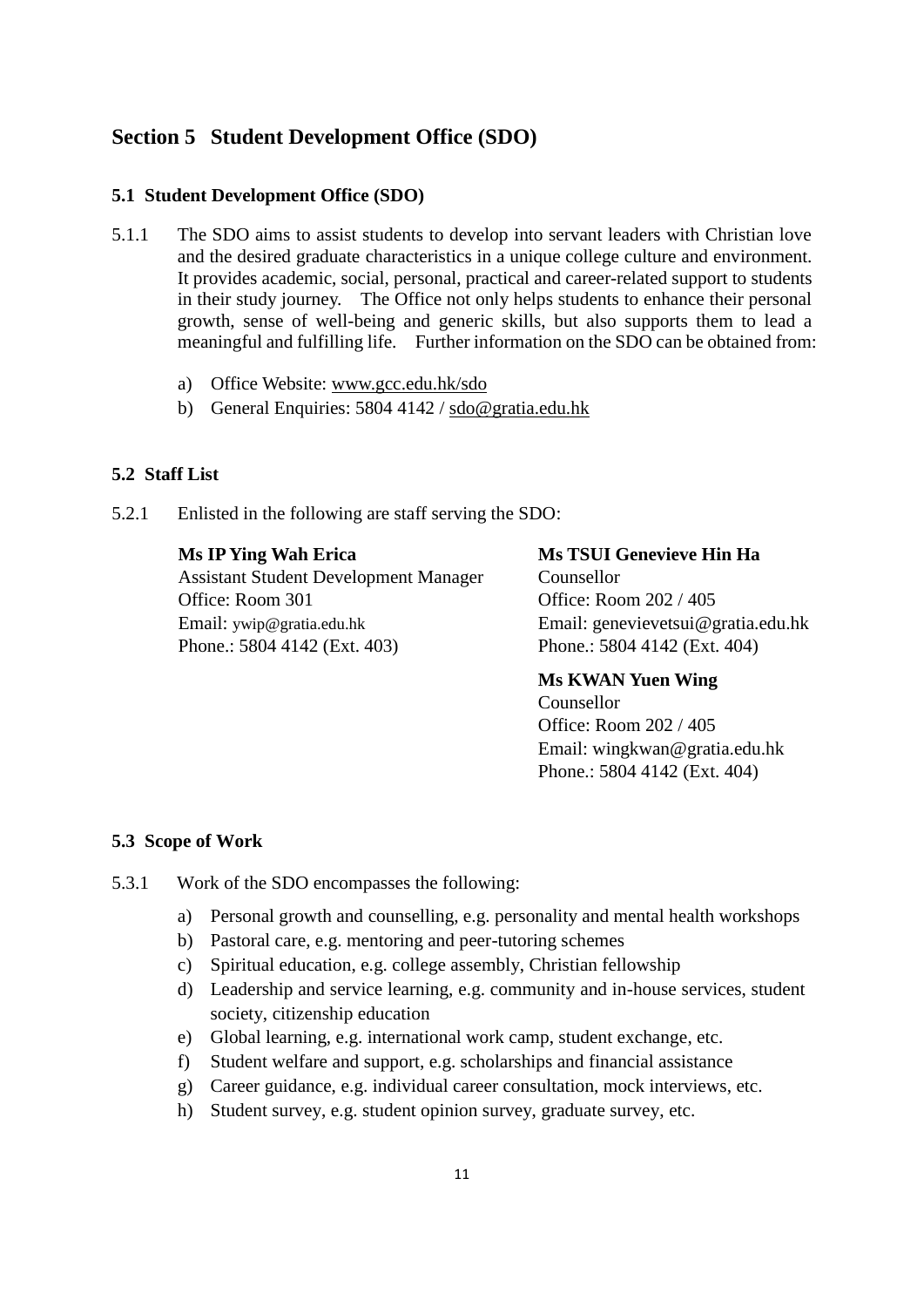#### **5.4 Student Activity Room (Room 202)**

5.4.1 Student Activity Room (Room 202) is managed by the SDO. It is designated as a resting and gathering point for all students. If students wish to take a break or chat with fellow schoolmates, Room 202 is the perfect place for them to spend their time. It is hoped that students will find the College a place for growing and bonding, as well as a second home for everyone.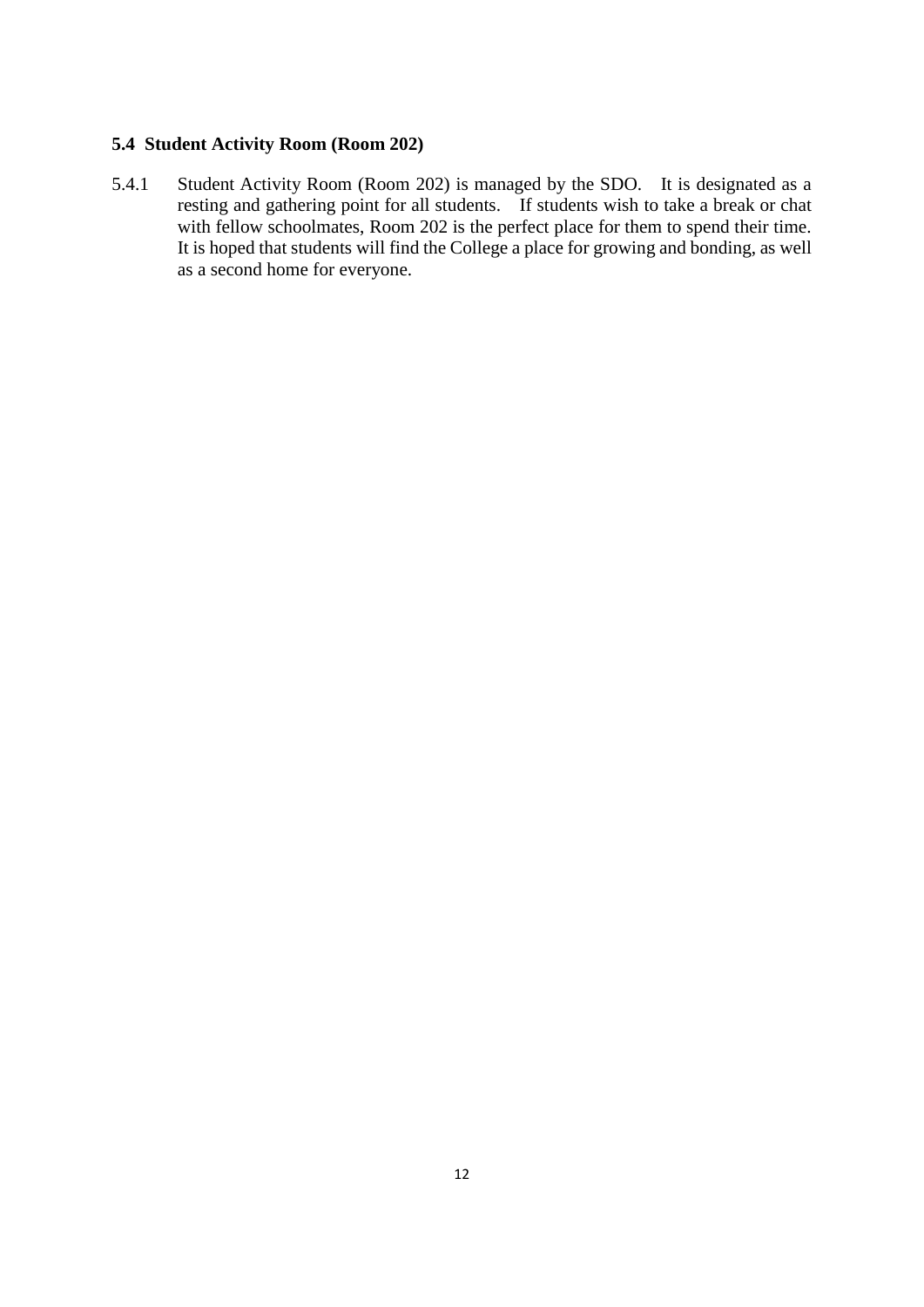### <span id="page-12-0"></span>**Section 6 In-house and Community Services**

#### **6.1 In-house Service**

- 6.1.1 The In-house Service Programme is a College-initiated programme guided by the College vision. Through serving in specific units of the College, students will be able to develop their character, acquire knowledge, skills and attitudes for serving others, and act as servant leaders and contribute to the development of the College.
- 6.1.2 Total serving hours: at least 20 hours of service required for all year 1 degree students (year 3 direct entry students are exempted).
- 6.1.3 Serving Units: Library, IT Servies Office, Registry, Student Development Office, Facility Management Office, Development and Communication Office and Special Project.

#### **6.2 Community Service**

6.2.1 Since the vision of the College is to develop servant leaders, all full time students have to complete the required hours of community services within their years of study as shown in the table below.

| Programme Type        | Number of Hours Required | Duration       |
|-----------------------|--------------------------|----------------|
| Degree                | 20                       | Within 4 years |
| Degree (year 3 entry) | 20                       | Within 2 years |
| <b>Higher Diploma</b> | 20                       | Within 2 years |
| Diploma               |                          | Within 1 year  |

- 6.2.2 The servant comes first in servant leadership. To cultivate such an attitude to life, Gratia puts emphasis on community service and nurturing students to become servant leaders. We reach out first and foremost to districts in our close proximity, and encourage students to apply what they learn to address local and global problems. Our ultimate goal is to nurture in students a twin sense of care and justice, to boost their interpersonal skills, and to instill civic virtue as well as "CHRIST" values.
- 6.2.3 Students may choose to fulfill this obligation either individually or in groups. They may look for the service opportunities by themselves, and/or enroll in programmes which are promoted or organised by the Student Development Office. Students are expected to fill in the service details in the Community Service Record Book.
- 6.2.4 There are special arrangements for students studying on a part-time mode and those full time students working part-time with pay in organisations recognized by the College.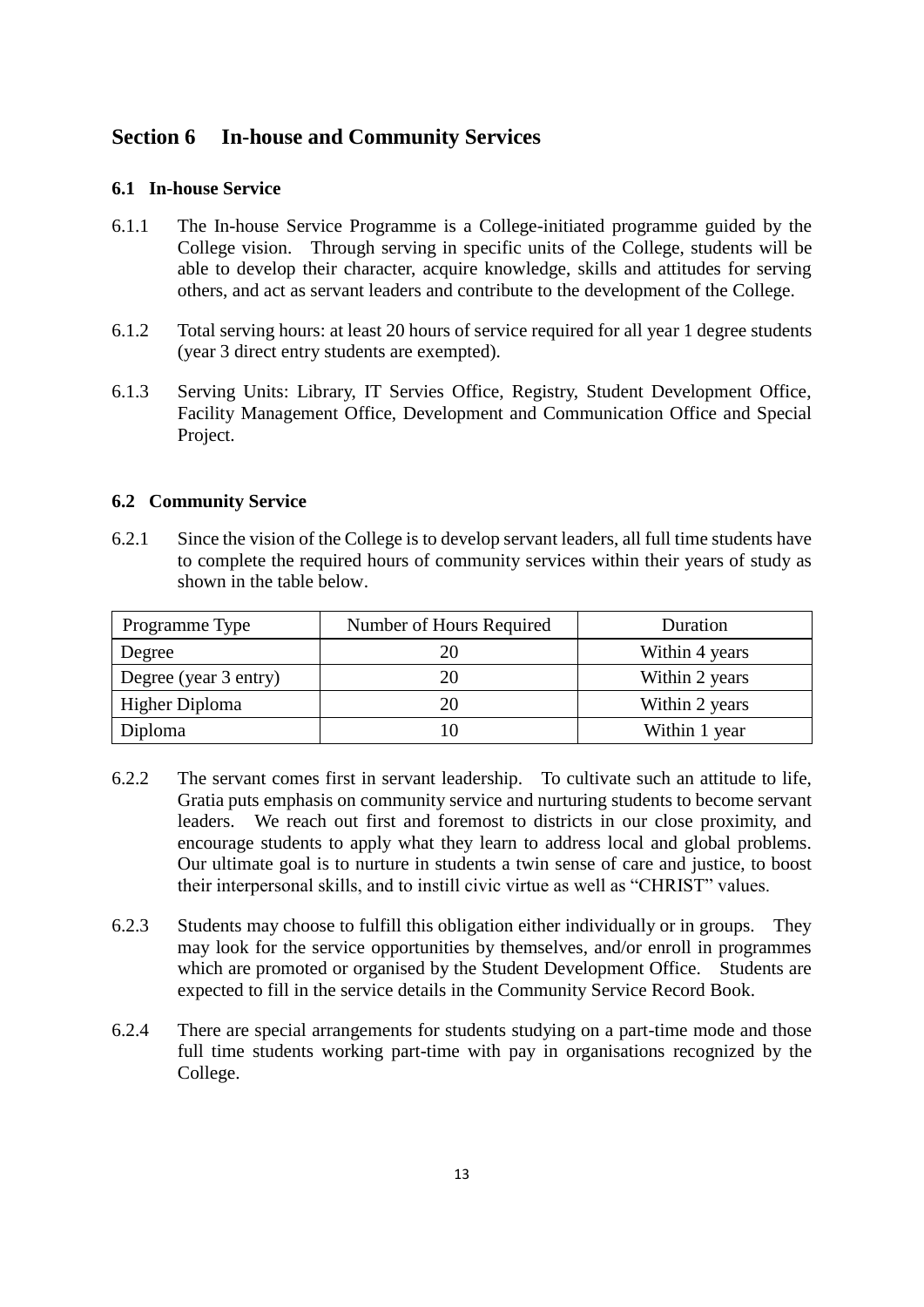## <span id="page-13-0"></span>**Section 7 College Assembly**

#### **7.1 Purposes of the College Assembly**

7.1.1 The College Assembly serves the important purposes of sharing the vision of the College among all staff and students, cultivating a spirit of oneness in Christ, widening the horizons of students and enhancing students' development in servant leadership. Apart from announcement of information/events and conduct of certain student activities, etc., prominent speakers and faculty staff are invited to deliver talks on particular issues and topics of interests.

#### **7.2 Schedule**

7.2.1 The assemblies are held on a regular basis usually on Monday mornings in the Assembly Hall on the first floor. Number of assemblies for each academic year is to be announced.

#### **7.3 Attendance Requirement**

- 7.3.1 The College Assembly is a compulsory but non-credit bearing event. Students should attend all College Assemblies. Attendance rate less than 80% would result in a remark of "Attendance Requirement of College Assembly Not Fulfilled" putting on the transcript upon graduation. Students who are absent for more than 30 minutes would be counted as absence.
- 7.3.2 There are special arrangements for students admitted directly to year 3 of degree programmes.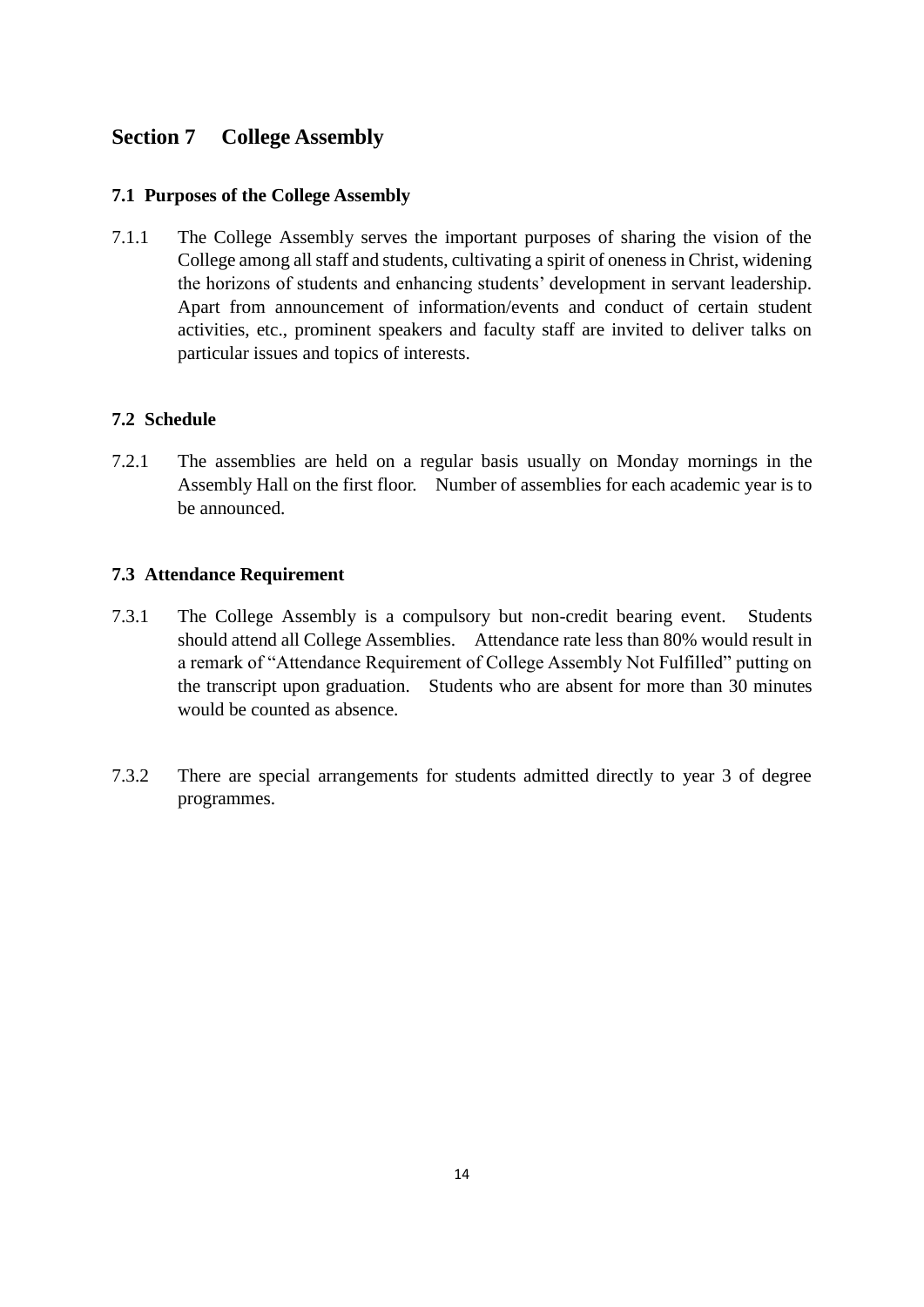## <span id="page-14-0"></span>**Section 8 Scholarships and Bursary**

### **8.1 Scholarships**

#### 8.1.1 College Scholarship Scheme

The College Scholarship Scheme is established to encourage and recognize students' accomplishment in academic and non-academic areas. There are six categories of scholarship awards under the Scheme for the Programme, including:

- a) Best Progress in Academic Performance
- b) Best in Academic Performance
- c) Best in In-house Service
- d) Best in Community Service
- e) Spiritual Leadership Scholarship
- f) Gratia Scholarship

#### 8.1.2 Self-financing Post-Secondary Scholarship Scheme (SPSS)

To promote the development of the self-financing post-secondary sector, the Selffinancing Post-secondary Scholarship Scheme is set up under the Self-financing Postsecondary Education Fund to offer scholarships and awards to students pursuing fulltime locally-accredited self-financing sub-degree or bachelor's degree (including topup degree) programmes at non-profit-making education institutions. There are five types of scholarships established under the Scheme, namely:

- a) Outstanding Performance Scholarship
- b) Best Progress Award
- c) Talent Development Scholarship
- d) Reaching Out Award
- e) Endeavour Scholarship

#### **8.2 Bursary**

#### 8.2.1 Financial Assistance Scheme

GCC students can apply for the financial assistance schemes provided by th[e Working](http://www.wfsfaa.gov.hk/)  [Family and Student Financial Assistance Agency \(WFSFAA\).](http://www.wfsfaa.gov.hk/)

All eligible students must submit their applications through [E-link.](http://www.wfsfaa.gov.hk/sfo/en/elink/elink.htm) The following schemes are available for students: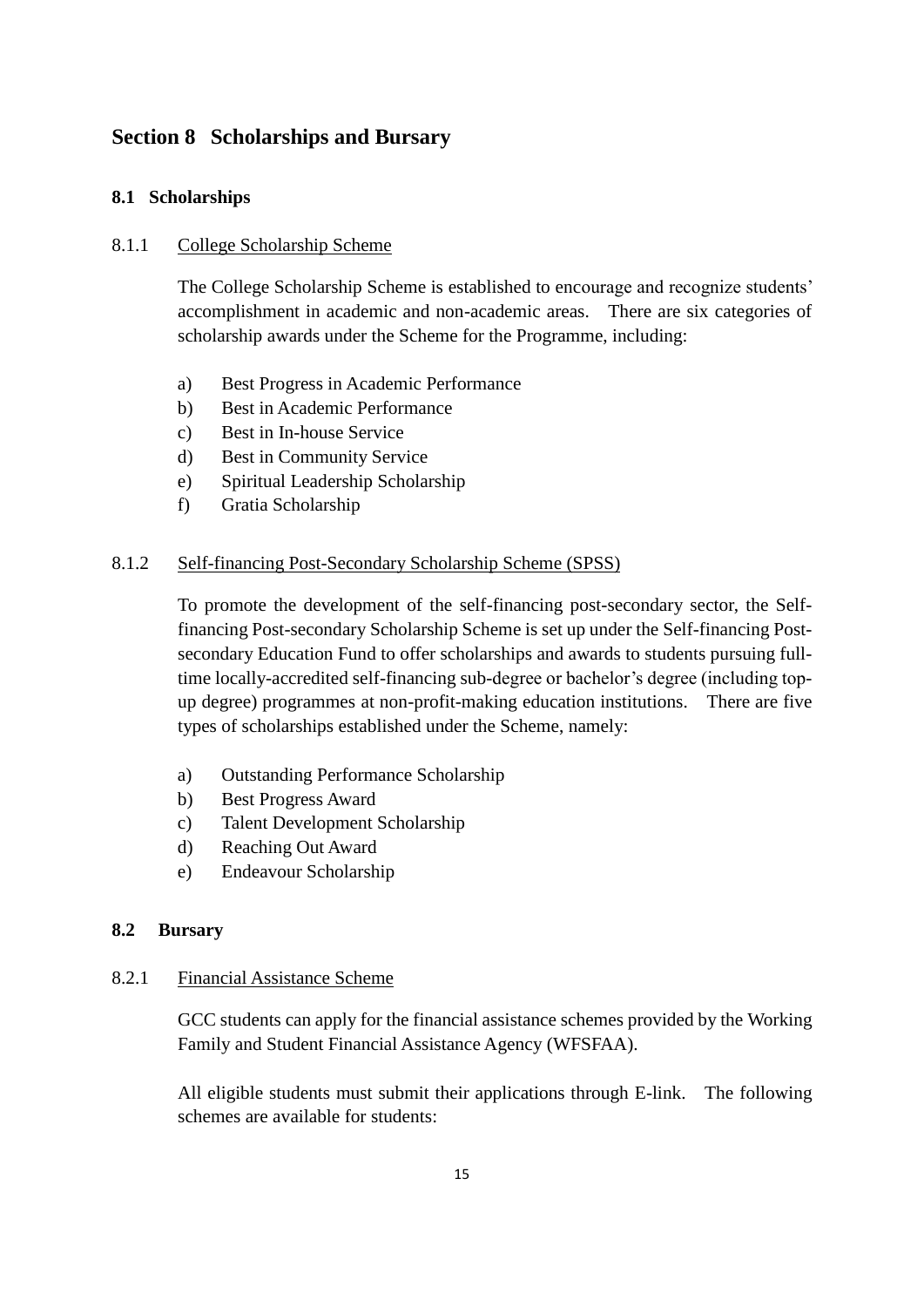- a) Financial Assistance Scheme for Post-secondary Students (FASP)
- b) Non-means-tested Loan Scheme (NLSPS)
- c) Student Travel Subsidy (STS)
- d) Community Care Fund Enhanced Academic Expenses Grant
- e) Community Care Fund Enhanced Academic Expenses Grant for SEN students with financial needs
- f) Scheme for subsidy on Exchange for Post-Secondary students (SSE)
- g) Scheme for Subsidy on Exchange to "Belt and Road" Regions for Postsecondary Students (SSEBR)

#### 8.2.2 Student Emergency Fund

The Student Emergency Fund (SEF) is offered by the College to provide financial assistance to students who are unable to meet immediate and essential expenses arising from temporary hardship due to emergency. The application period is open throughout the year.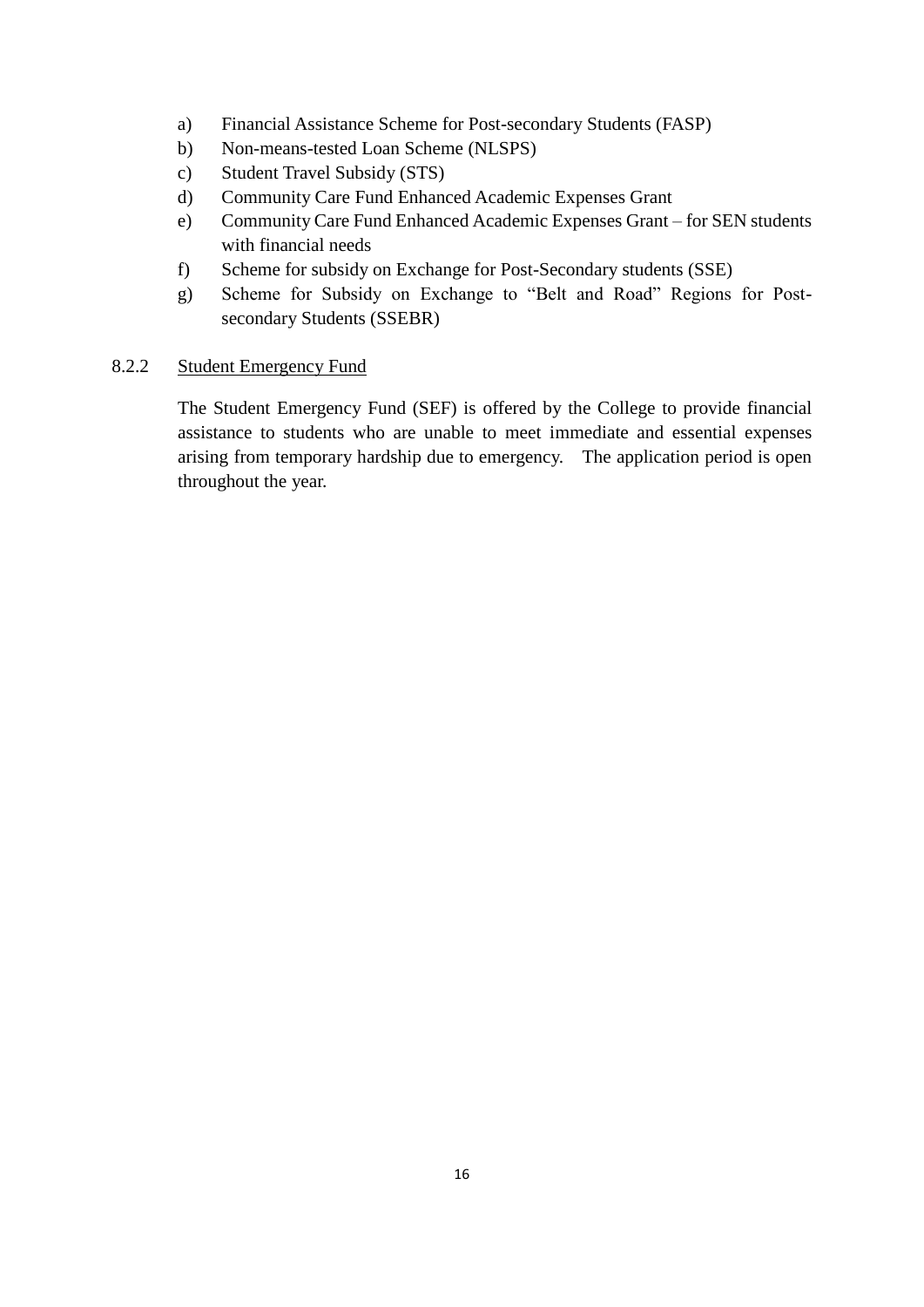## <span id="page-16-0"></span>**Section 9 Graduation Requirements and Attendance**

#### **9.1 Graduation Requirements**

- 9.1.1 In order to be eligible for the BSM qualification, students must fulfill all the attendance requirements and have:
	- a) completed and been assessed on at least 126 credits;
	- b) obtained an overall GPA of 2.0 or above across all courses in which they were assessed;
	- c) obtained a Grade D or better on at least 120 credits;
	- d) completed 20 hours of community service; and
	- e) completed 20 hours of In-house service.

#### **9.2 Attendance**

- 9.2.1 Students are requested to note and observe the following attendance regulations:
	- a) Attendance rate should be at least 80% (for all courses).
	- b) A student whose attendance during the official contact hours of a course is less than 80% is not permitted to take the end-of-course examination or submit the major assessment for that course.
	- c) Students will be deemed as absent in the following circumstances:
		- unapproved absence;
		- failing to attend the scheduled class within the first 30 minutes.

#### **9.3 Grades and Grade Points**

9.3.1 The relationship between grades, grade points and interpretation is set out in the table below:

| <b>Grade</b> | <b>Grade Point</b> | <b>Broad Interpretation</b> |  |
|--------------|--------------------|-----------------------------|--|
| A            | 4.00               | Outstanding                 |  |
| $A-$         | 3.67               |                             |  |
| $B+$         | 3.33               |                             |  |
| B            | 3.00               | Good                        |  |
| $B-$         | 2.67               |                             |  |
| $C+$         | 2.33               |                             |  |
| $\mathsf{C}$ | 2.00               | Satisfactory                |  |
| $C-$         | 1.67               |                             |  |
| D            | 1.33               | Marginal                    |  |
| Fail         | 0.00               | Unsatisfactory              |  |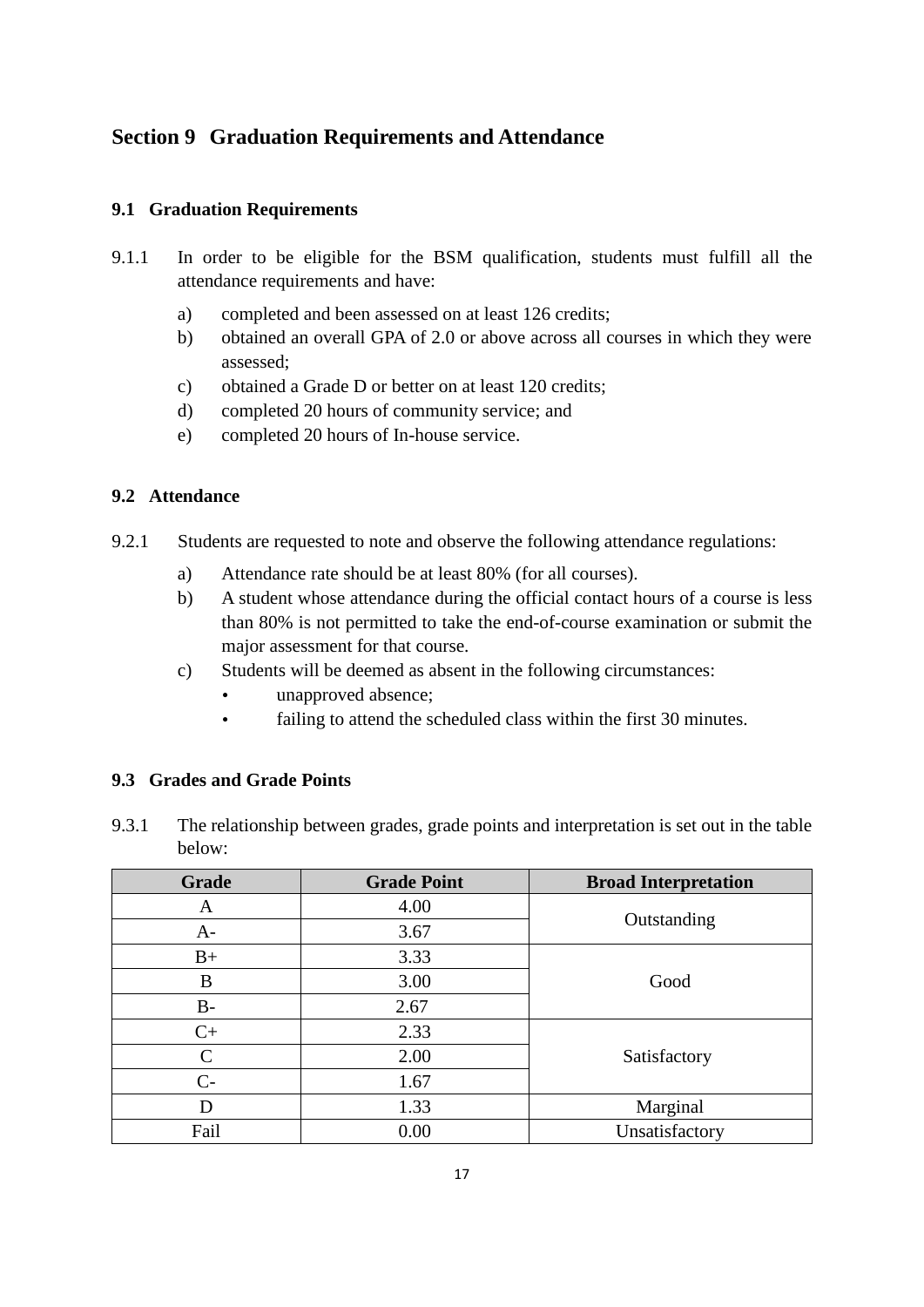## <span id="page-17-0"></span>**Section 10 ITSO, Computer Laboratory and Library**

#### **10.1 Information Technology Services Office (ITSO) and Facility Management**

10.1.1 The ITSO team's job is to create a favorable learning environment to support your learning. To do that, the services listed below are made available to you:

#### 10.1.2 Computing services

- Campus Data Network (LAN and Wireless)
	- Data Link to the Internet
	- Network and Data Security
- User Profile and Data Storage
	- Electronic ID & Student Card
	- Safe and secure data storage
- Email, Printing, Scanning and Photocopying
- **Learning Management Systems** 
	- Moodle
	- Room Booking
- Equipment loan (subject to availability)
	- Tablet computer
	- USB Charging cables
	- Power bank
	- Tripod

#### 10.1.3 Places for gathering

| Monday to Friday | 9:00 am to 7:30 pm  |
|------------------|---------------------|
| <i>Saturday</i>  | 9:00 am to 12:30 pm |

- Computer Common (Room G02)
	- The only computer room in which food is allowed;
	- A place for discussion, information searching and, perhaps, relaxing during your free time;
	- 32 thin clients computers for Windows based virtual desktop and MS Office software.
- Psychology Laboratory (Room 306)
	- An organised and yet cosy computer room for your distinct quest for knowledge;
	- 20 Windows OS based desktops computers installed with Adobe Creative Suite, STATA, ePrime, MPlus and etc.
- Practice Centre (405)
	- You can hear the sound of silence in this place which is ideal for workshop like role-play or one-on-one counselling;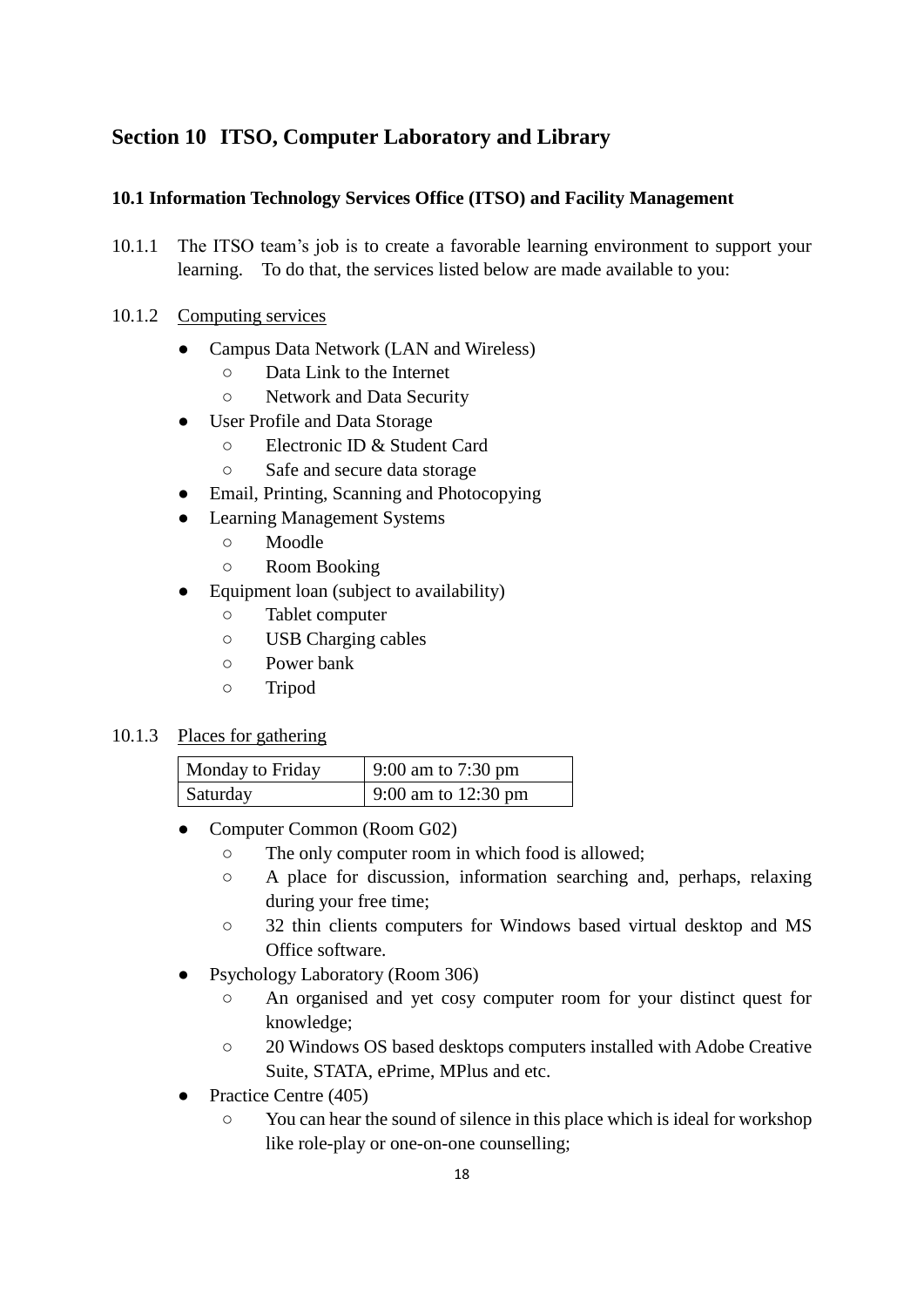- On-demand video recording equipment is available for teaching purposes;
- You need to make prior booking and be accompanied by a teaching staff.
- Lecture rooms (201, 203, 204, 205, 302, 303, 304, 305 and Glass Rooms in the Library)
	- You may use them if they are NOT occupied;
	- You are encouraged to make a booking in advance.

#### 10.1.4 Other facilities

- Fresh water fountain (located in the patio on 2nd floor)
- Drinks and snacks vending machine
- Audio-visual equipment
- Video recording equipment
- Multi-function printers

#### 10.1.5 Campus security and hygiene

They are safeguarded by the team of facility management under the management of ITSO. The following tasks are being carried out on a routine basis:

- Cleaning (e.g. food waste collection)
- Fire and security patrol
- Video surveillance in public areas
- Energy saving control

Most importantly, a considerate and reasonable attitude while enjoying the above facilities and services shall ensure you a wonderful study time with your classmates at GCC.

#### **10.2 Library Resources, Services and Facilities**

- 10.2.1 The College Library aims to support teaching and learning at GCC. Presently, the Library has in its collection eight databases with a total of over 448,000 e-book titles and 14,000 full-text journal titles, accessible to all staff and students through the Internet both on- and off-campus. The Library team can help students navigate resources and offer training in referencing skills and the use of referencing software. The team works closely with faculty members to maintain and develop the resources needed for courses and to provide assistance to students.
- 10.2.2 The course reserve provides resources for supporting teaching, learning and research. While information literacy is essential nowadays, the Library actively provides library in-class workshops for all students for enhancing their learning development. With wifi access and presentation hardware and software available, seminars and group discussion activities can take place in the Library. The information needs of College staff and students can also be met with the resources from friendly libraries, such as the City University of Hong Kong Library.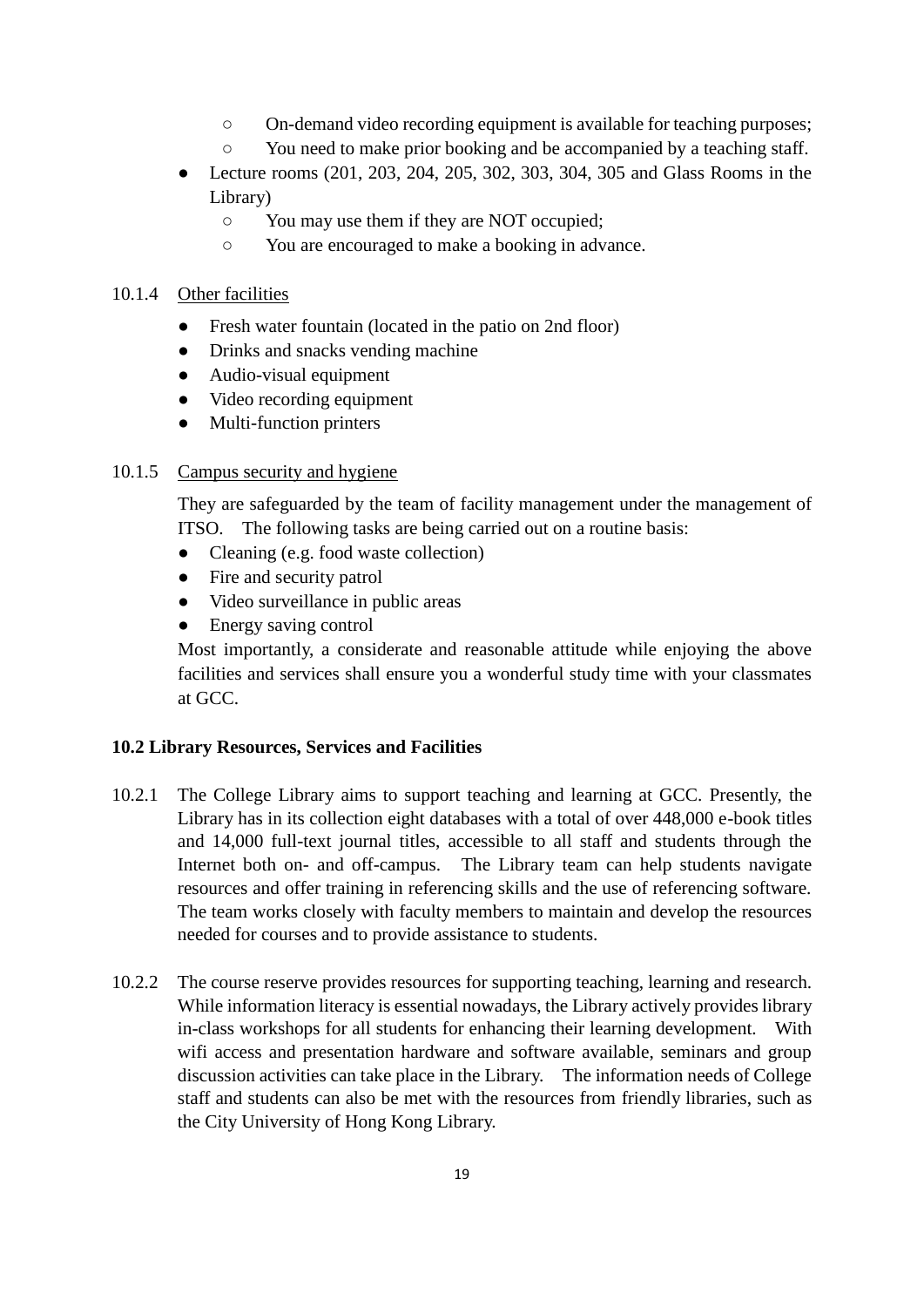## <span id="page-19-0"></span>**Section 11 Opening Hours**

#### **11.1 Campus Opening Hours**

| Monday – Friday           | 9:00 am $-10:00$ pm <sup>*</sup>     |
|---------------------------|--------------------------------------|
| Saturday                  | $9:00 \text{ am} - 12:30 \text{ pm}$ |
| Sunday and Public Holiday | Closed                               |

*\*Campus will remain open when evening classes are scheduled.*

#### **11.2 Library Opening Hours**

|                           | Semester $1 \& 2^*$                    | Semester Break*                        |
|---------------------------|----------------------------------------|----------------------------------------|
| Monday – Friday           | $9:15$ am $-7:00$ pm                   | $9:15 \text{ am} - 7:00 \text{ pm}$    |
| Saturday                  | $9:00 \text{ am} - 12:00 \text{ noon}$ | $9:00 \text{ am} - 12:00 \text{ noon}$ |
| Sunday and Public Holiday | Closed                                 | Closed                                 |

*\*Special arrangements will be announced via Moodle.* 

#### **11.3 Adverse Weather Arrangement for Typhoon and Rainstorm**

- 11.3.1 When Tropical Cyclone Warning Signal No.3 or Red Rainstorm Warning is in force, all classes and examinations will continue to be held as scheduled, unless otherwise announced by GCC.
- 11.3.2 When the Hong Kong Observatory announces that Tropical Cyclone Warning Signal No.8 or above will be issued within the next 2 hours, special arrangement (in particular cancellation of classes) may be required based on the prevailing weather situation.
- 11.3.3 When Tropical Cyclone Warning Signal No.8 (or above) or the Black Rainstorm Warning is in force, the following arrangements shall apply:

| For Morning    | Warning signal issued at or     | All morning classes (i.e. 9:00 am –   |
|----------------|---------------------------------|---------------------------------------|
| <b>Classes</b> | after 7:00 am                   | 1:00 pm) will be cancelled            |
| For Afternoon  | Warning signal cancelled before | All afternoon classes (i.e. 1:00 pm – |
| Classes        | $11:00 \text{ am}$              | 6:30 pm) will be held as scheduled    |
|                | Warning Signal in force at or   | All afternoon classes (i.e. 1:00 pm – |
|                | after 11:00 am                  | 6:30 pm) will be cancelled            |
| For Evening    | Warning signal cancelled before | All evening classes commencing after  |
| Classes        | $4:00 \text{ pm}$               | 6:30 pm will be held as scheduled     |
|                | Warning Signal in force at or   | All evening classes commencing after  |
|                | after $4:00 \text{ pm}$         | 6:30 pm will be cancelled             |

#### **Class Arrangements**